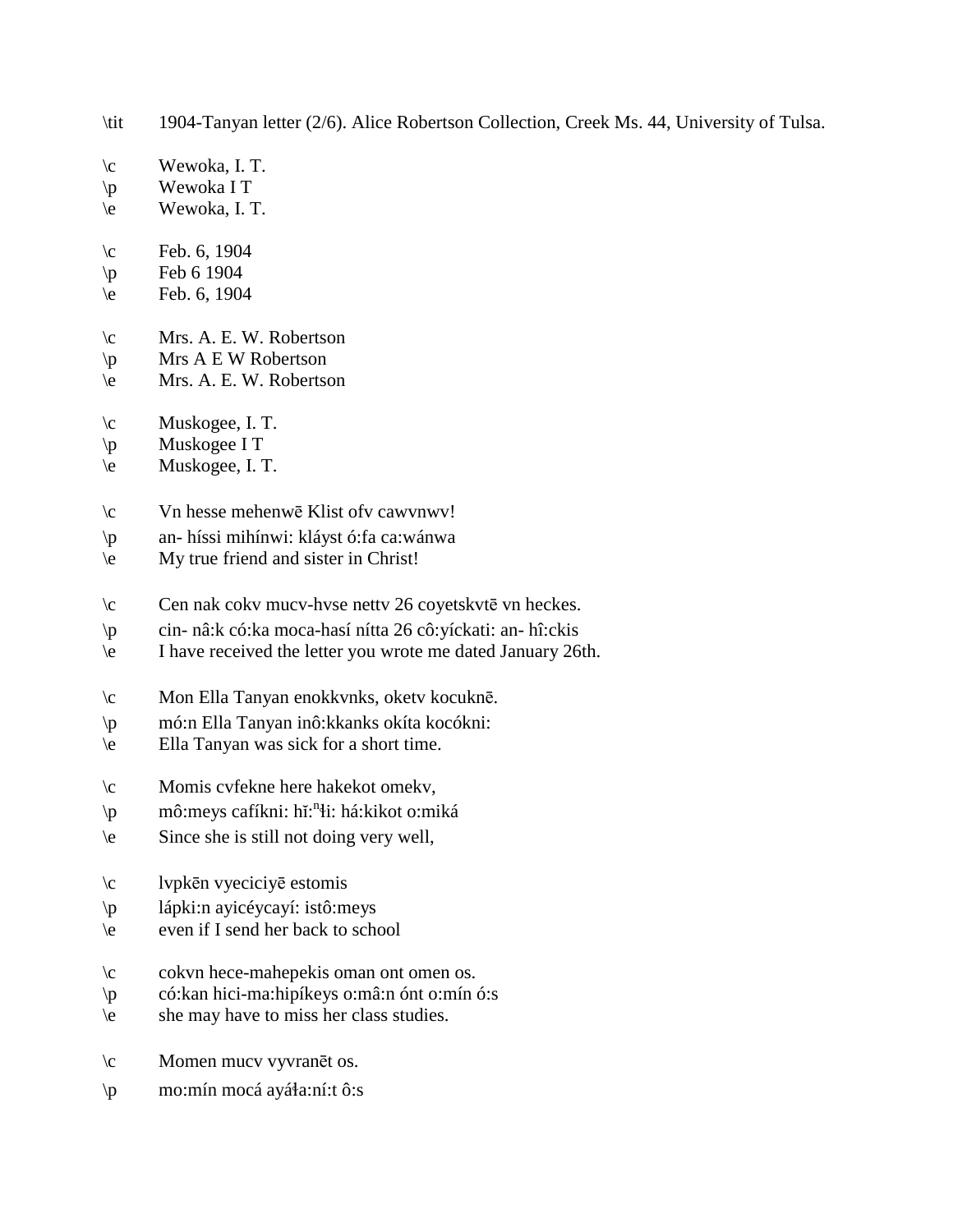- \e But she will be returning.
- \c Momen Mr. Evans tat, Nina oh fvccv a nak cvkicesekot os.
- \p mo:mín Mr Evans -ta:t náyna oh- fácca a:- nâ:k cakéycisikot ó:s
- \e However Mr Evans has not informed me regarding Nina.
- \c Em en honrkv es pu stemerkēs.
- \p im- in- hó<sup>n</sup>łka is- po- stimíłki:s
- \e We are losing faith in him.
- \c Momis Titus pum vhopiye 18 miles tvlofv hvte hakat,
- \p mô:meys táytas pom- ahopáyi: 18 miles 'taló:fa hatí hâ:ka:t
- \e However, in the town of Titus which is a new town eighteen miles away,
- \c Es nesvlket pvlkvn eyacakes.
- \p is- ni:sâlkit pálkan iya:câ:kis
- \e she has been offered a clerk job.
- \c Momis cv penkvlēs.
- \p mô:meys ca- pinkalí:s
- \e But I am afraid.
- \c Mr. Dunn momvtē vkerriciyof.
- \p Mr Dunn mo:matí: akí\eycayô:f
- \e Especially when I think of what happened to Mr. Dunn.
- \c Mvn Mr. Ramsey svm vhayvtē
- \p mán Mr Ramsey sám- aha:yatí:
- \e Just as Mr. Ramsey has taught me,
- \c esnēsv-honnvnwv mekusapv tokon pun hopuetake em vtutkaken omat,
- \p isni:sa-honánwa mi:kosá:pa to:kô:n pon- hopoytá:ki im- atótka:kín o:mâ:t
- $\leq$  when he(?) went to work for a non-Christian,
- \c pum vtutketv en kvpvkēt
- \p pom- atotkitá in- kapáki:t
- \e he (?) had to leave the spiritual work
- \c vhopvnkē haket pu naoricēs!!
- \p ahopánki: ha:kít po- na:o!éyci:s
- \e we are doing here and it is troublesome for us as we see him corrupted.

\nb [From left side of page 1]

\c Toknawvt sekon omat naket o estomis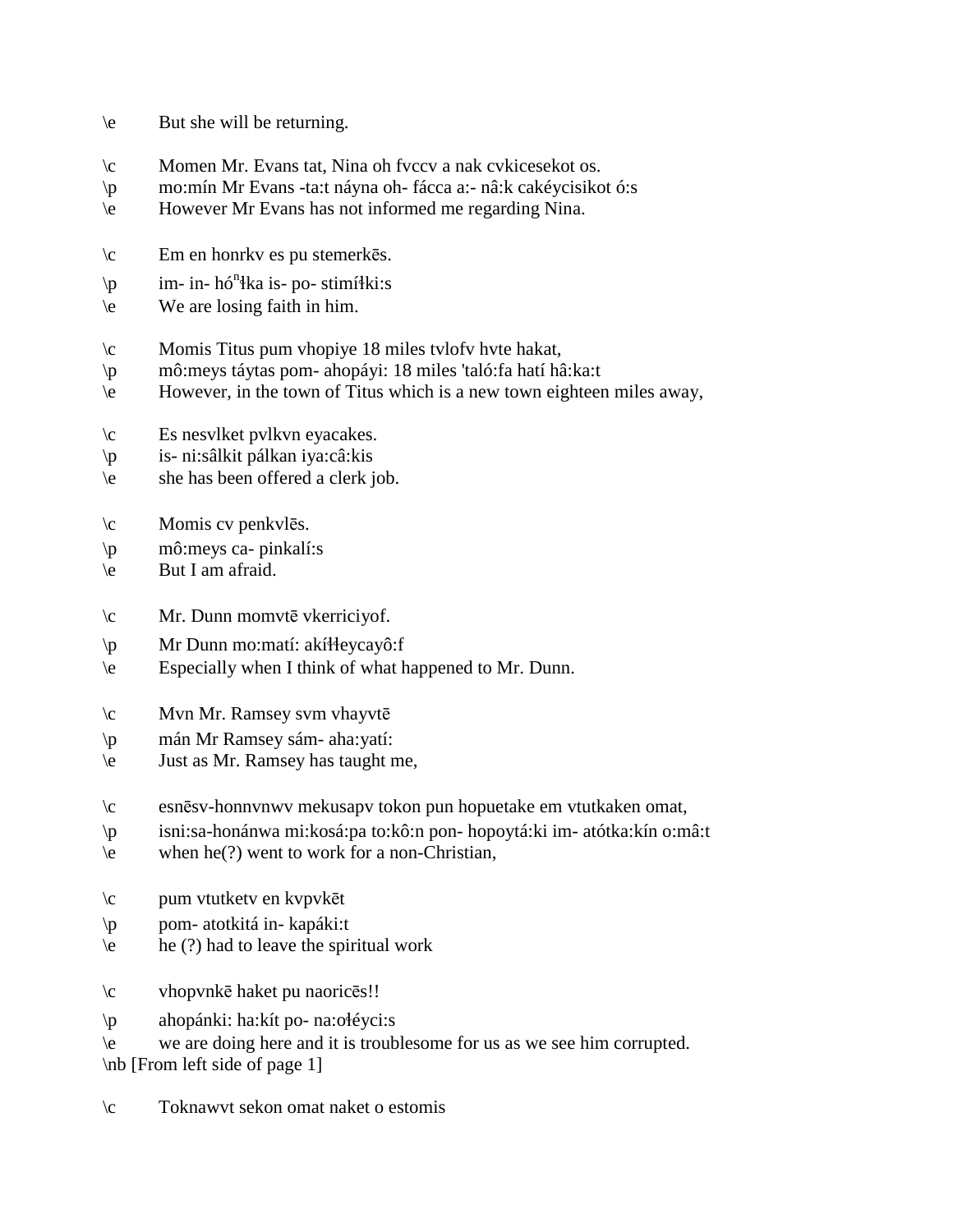- \p tokná:wat -siko:n o:mâ:t nâ:kit o istô:meys
- \e It has been said, the lack of money affects everything.
- \c vtutketv vyekot, hopvnkes, mahoketvnkekv,
- \p atotkitá ayíkot hópankí:s má:ho:kánkika [?]
- \e Work cannot move ahead. Everything is halted.
- $\c$  epuhopvnēt os.
- \p ipohopanî:tt ó:s
- \e We have been ruined. (by money)
- \c Yvtekv vyekokv.
- \p yatíka ayíko:ka
- \e We have no translator.
- \c Mvskoke erkenvkvlke nvkaftan ayiyvnks.
- \p maskó:ki i!kinakâlki naka:ftâ:n â:yayanks
- \e I went to Muskogee to the preacher's meeting.
- \c Yvtekv safvckēs.
- \p yatíka sa:fácki:s
- \e The translator is glad.
- \c Momis vnickv sekokv, Nina
- \p mô:meys anéycka sikó:ka náyna
- \e But we have no help, Nina
- \nb [incomplete]
- \nb [Page 2]
- \c Cvkicvnton vkerriciyof,
- \p cakeycánton akí!!eycayô:f
- \e When I recall what he [Mr. Ramsey] taught us,
- \c mvn Nina ayen omat, pun yvtekv en kvpvkē vrēs, komit.
- \p mán náyna a:yín o:mâ:t pon- yatíka in- kapáki: áłi:s ko:méyt
- \e I know that we will lose our translator if she goes from us.
- \c Mr. Evans tayen en nene-hecis, en nak cokv.
- \p Mr Evans tă: n yin in- nini-hî:ceys in- nâ:k có:ka
- \e I continue to earnestly look for a letter from Mr. Evans.

\c Momen mv tvlkusen em en honrekot ēme vtotket ē hompicekvs, em vcahnvre vn hoccicetskate kiciyvtēs.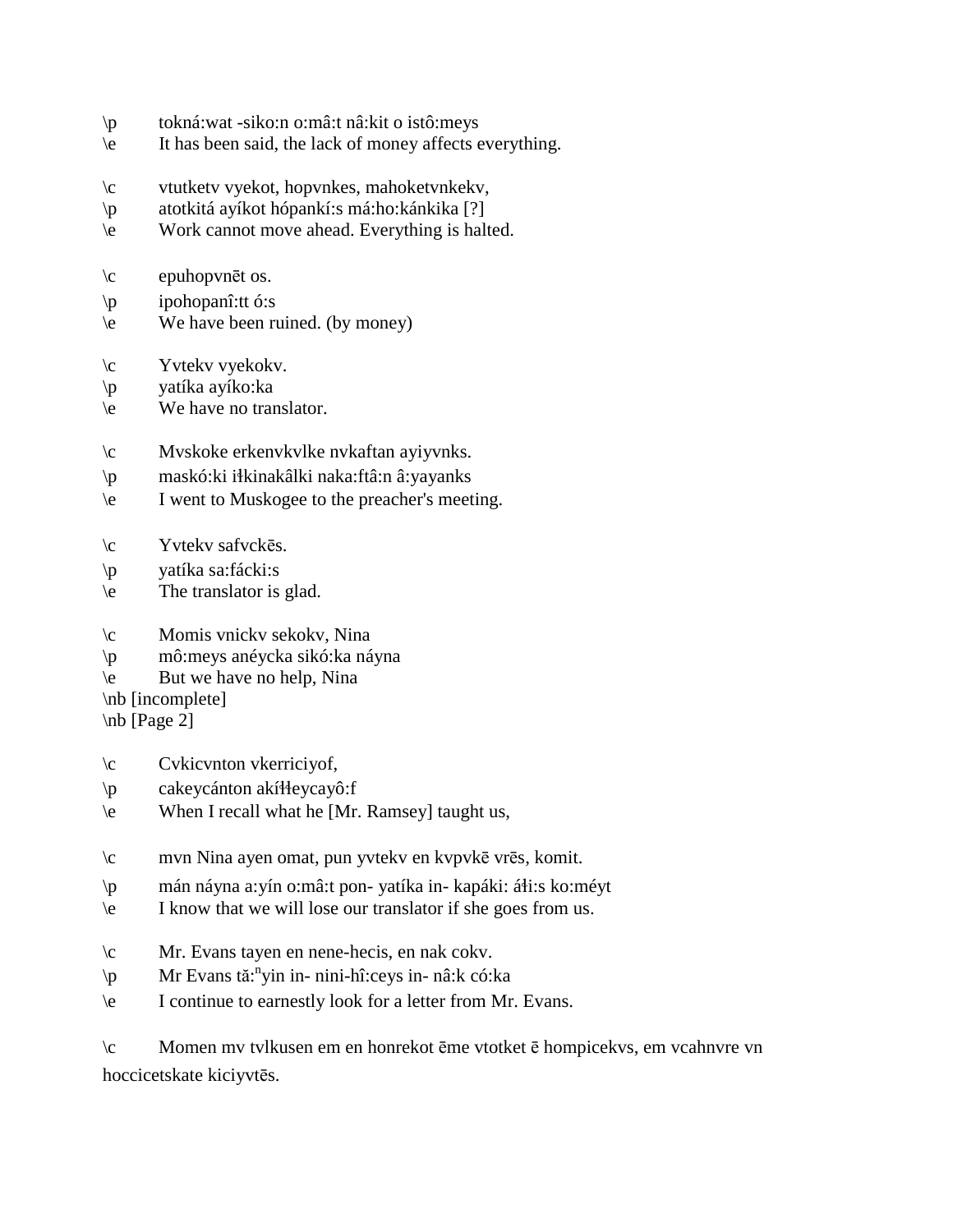\p mo:mín má tă<sup>n</sup>lkosin im- in- hónłikot í:mi ato:tkít i:- hompéycikas im- acáhnáłi: anho:ccéycícka:ti keycayáti:s

\e I had a letter written to him asking him to encourage her to depend only on herself for providing food and

necessities by working.

- \c Momen meskē omof toknap-hute \$20 pvlēpvtē 'tem fvccetv nettv hoyanof,
- \p mo:mín miskí: ô:mo:f tokna:p-hotí \$20 pali:patí: tim- faccitá nítta hoya:nô:f
- \e During the summer, just after the due date on a twenty-dollar loan contract expired,
- \c rakko, es cvlleckvn svpaken es hvlatkvn hayvtē, feketv-vteloyvt vlahket,
- \p !ákko is- callí:ckan 'sapakí:n is- halá:tkan ha:yatí: fi:kita-atiló:yat aláhkit
- \e having been secured by a wagon and a team of horses was taken from us by a bill collector.
- \c vm es cvlleckv, vm eco-rakko (1) Nina enake svpaken pu konahvnks.
- \p am- is- callí:cka am- ico-!ákko (1) náyna inâ:ki 'sapakí:n po- konâ:hanks
- \e The wagon and one horse belonged to me and the other horse belonged to Nina.

\c Mv este-hvtke cvkicvtē, em oh fekvs cvkicvtē vcakkiyēn em wikiyvnks.

\p má isti-hátki cakeycatí: im- oh- fí:kas cakeycatí: acakkayí:n im- wêykayanks

\e This left us wanting. The deal I made with the white man was carried out according to what I had agreed to.

- \c Vkvsamit omis.
- \p akasâ:meyt o:méys
- $\langle e \rangle$
- \c Momen heyv oketv-ofv tat pu stemerkē oketv yekcēs.
- \p mo:mín hiyá okita-ó:fa -ta:t po- stimí!ki: okíta yíkci:s
- \e Right now we are suffering from this loss.
- \c Naket o estomis,
- \p nâ:kit -o: istô:meys
- \e Times are hard.
- \c ē ometv omvl pun yekcēs.
- \p i:<sup>n</sup> omíta omál pon- yíkci:s
- \e It is so difficult for us to do anything.
- \c Momen pun yvtekv orēn pu yacēs.
- $\mathbf{p}$  mo:mín pon- yatíka o $\mathbf{i}$ :n po- yá:ci:s
- \e We are in great need of a translator.